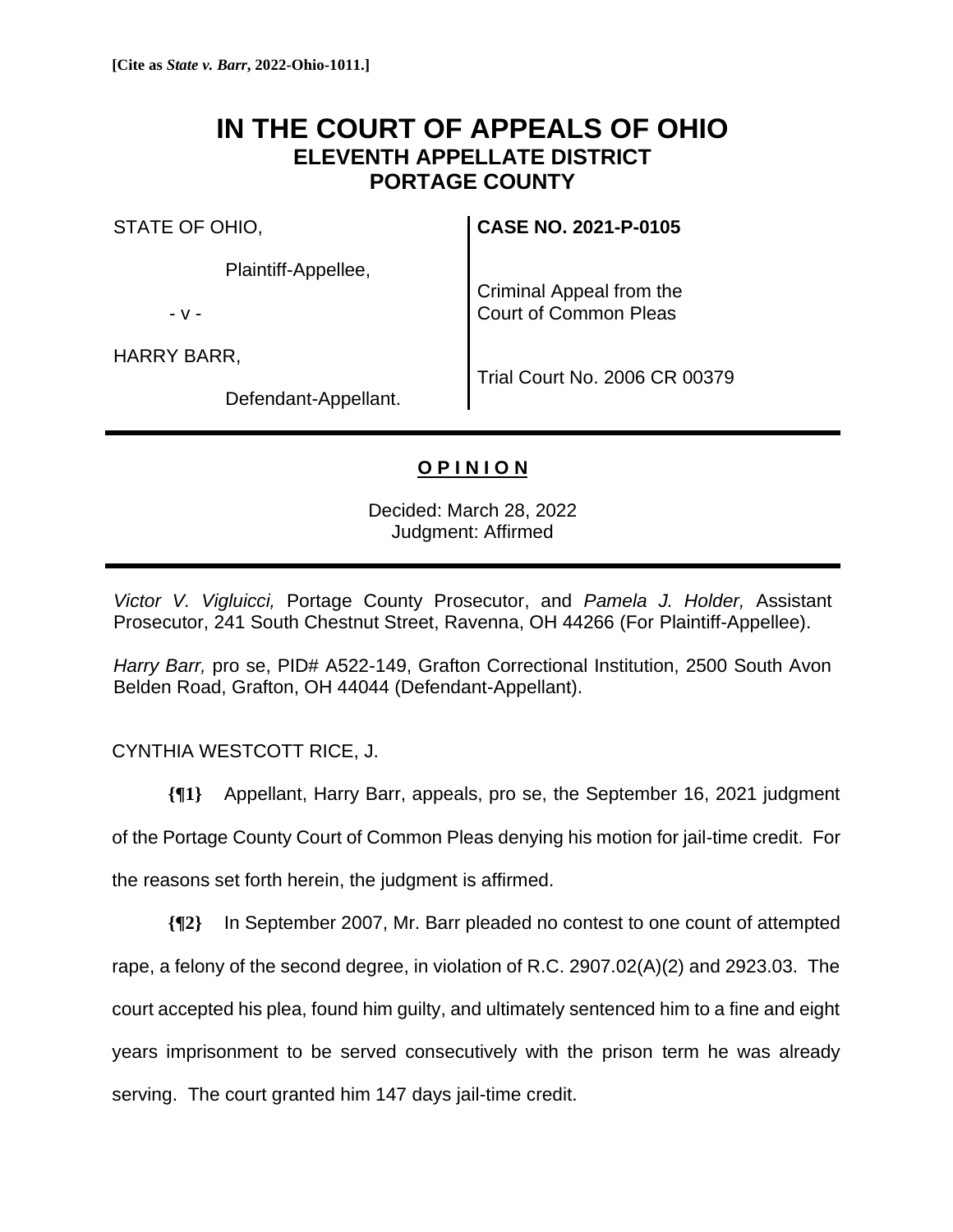**{¶3}** Mr. Barr timely appealed primarily arguing a violation of his speedy trial rights; upon review, this court affirmed his conviction and sentence. *State v. Barr,* 11th Dist. Portage No. 2008-P-0031, 2009-Ohio-1146. Over a decade later, Mr. Barr filed a motion in the lower court seeking additional jail-time credit. The trial court denied the motion. Mr. Barr now appeals, assigning one error for our review, which states:

- **{¶4}** The trial court abused its discretion when it denied Defendant's Motion for Jail Time Credit pursuant to R.C. 2929.19(B)(2)(g)(iii).
- **{¶5}** R.C. 2929.19(B)(2)(g)(iii) states in pertinent part:
- **{¶6}** The sentencing court retains continuing jurisdiction to correct any error not previously raised at sentencing in making a determination [of jail-time credit] under division  $(B)(2)(g)(i)$  of this section. The offender may, at any time after sentencing, file a motion in the sentencing court to correct any error made in making a determination under division  $(B)(2)(g)(i)$  of this section, and the court may in its discretion grant or deny that motion.

**{¶7}** "Thus, a trial court's denial of a motion to correct jail-time credit filed pursuant to R.C. 2929.19(B)(2)(g)(iii) is reviewed under an abuse of discretion standard." *State v. McClafferty*, 11th Dist. Geauga No. 2020-G-0238, 2020-Ohio-3238, ¶32. "An abuse of discretion is the trial court's 'failure to exercise sound, reasonable, and legal decision-making.'" *Id.,* quoting *State v. Beechler*, 2d Dist. Clark No. 09-CA-54, 2010- Ohio-1900, ¶62, quoting Black's Law Dictionary 11 (8th Ed.Rev.2004).

**{¶8}** Mr. Barr seeks an additional 303 days for the time he served in the Cuyahoga County Jail. Both parties agree that a defendant is not entitled to jail-time credit for periods of incarceration on an unrelated case. *See, e.g., State v. Ulatowski,*  11th Dist. Geauga 2019-G-0221, 2020-Ohio-862, ¶30. Nevertheless, Mr. Barr asserts he should have been granted time for the following periods of incarceration: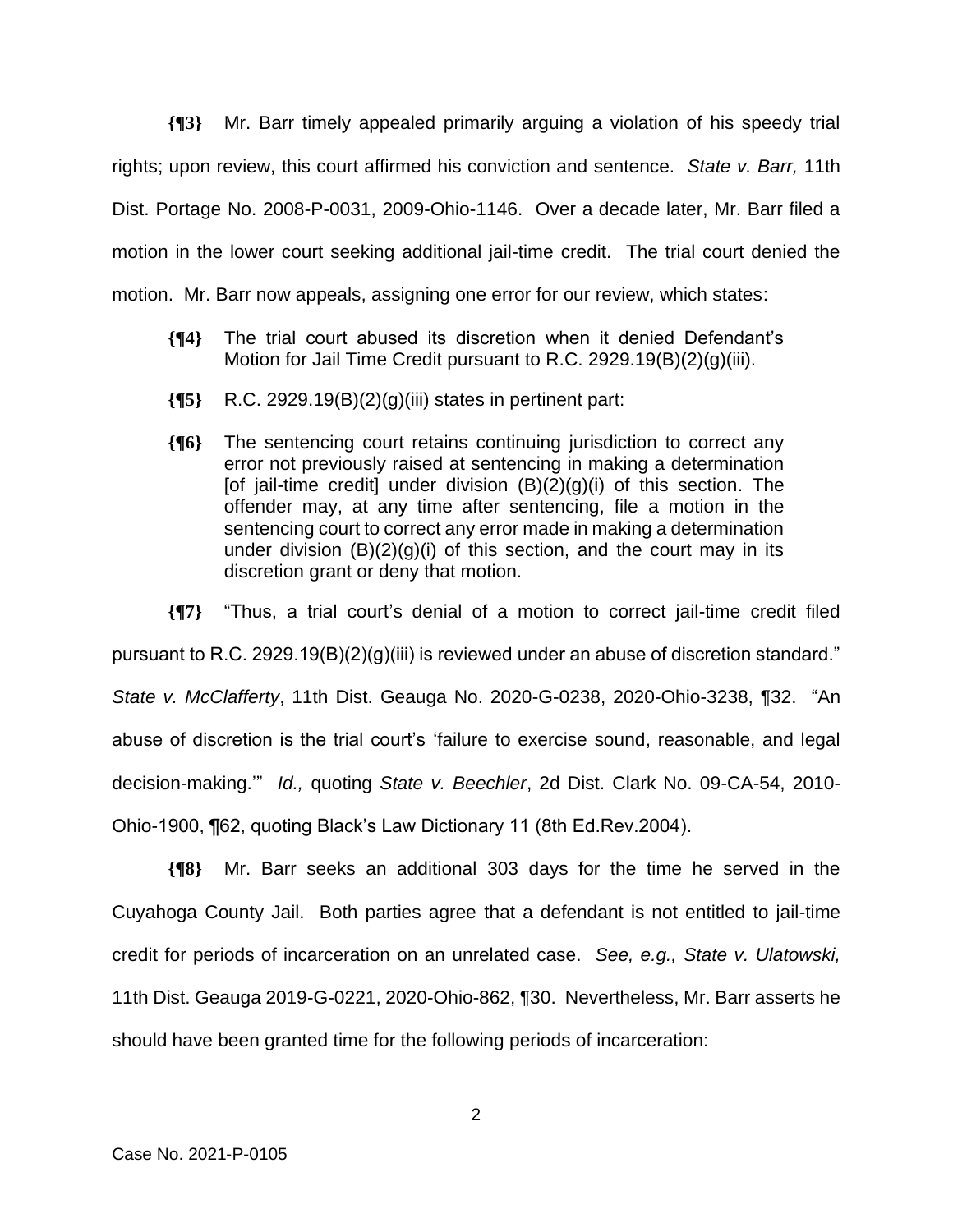- **{¶9}** April 11, 2006 to February 8, 2007 (303 days in Cuyahoga County Jail)
- **{¶10}** February 22, 2007 to March 8, 2007 (14 days in Portage County Jail)
- **{¶11}** June [14], 2007<sup>1</sup> to October 25, 2007 (133 days in Portage County Jail)

**{¶12}** As the court granted Mr. Barr 147 days jail-time credit for the latter two periods spent in the Portage County Jail, the only remaining issue is whether Mr. Barr was serving time in the Cuyahoga County Jail on an unrelated case when he was indicted and served with the warrant in the subject case. Though his reply brief states "[a]ppellant asserts that he was not 'serving time on two Cuyahoga County cases,'" he admits in his appellate brief that "[a]t the time the indictment(s) and arrest warrant were filed in this case, Appellant was in the Cuyahoga County Jail under case number[s] CR-06-480727 and CR-06-477447, where Appellant remained until February 8, 2007." Neither of those case numbers appear to be related to the case at bar.

**{¶13}** Mr. Barr also asserts that he "was not under any sentence [in the Cuyahoga County jail] until February 6, 2007." The argument Mr. Barr appears to be making is that because he was not yet sentenced in the unrelated case, the time held in Cuyahoga County Jail should count toward his jail time credit in this case. However, even accepting as true that Mr. Barr had not yet been sentenced in the Cuyahoga County case, that fact would not preclude the possibility that Mr. Barr was nevertheless being held on an unrelated case or cases.

**{¶14}** R.C. 2967.191(A) states in pertinent part:

<sup>1.</sup> Mr. Barr's brief states June 4, 2006. However, this appears to be a typographical error as the record shows he was conveyed on June 14, 2006, and according to his mathematical calculations, it appears Mr. Barr was calculating time based on a date of June 14, 2006, not June 4, 2006.